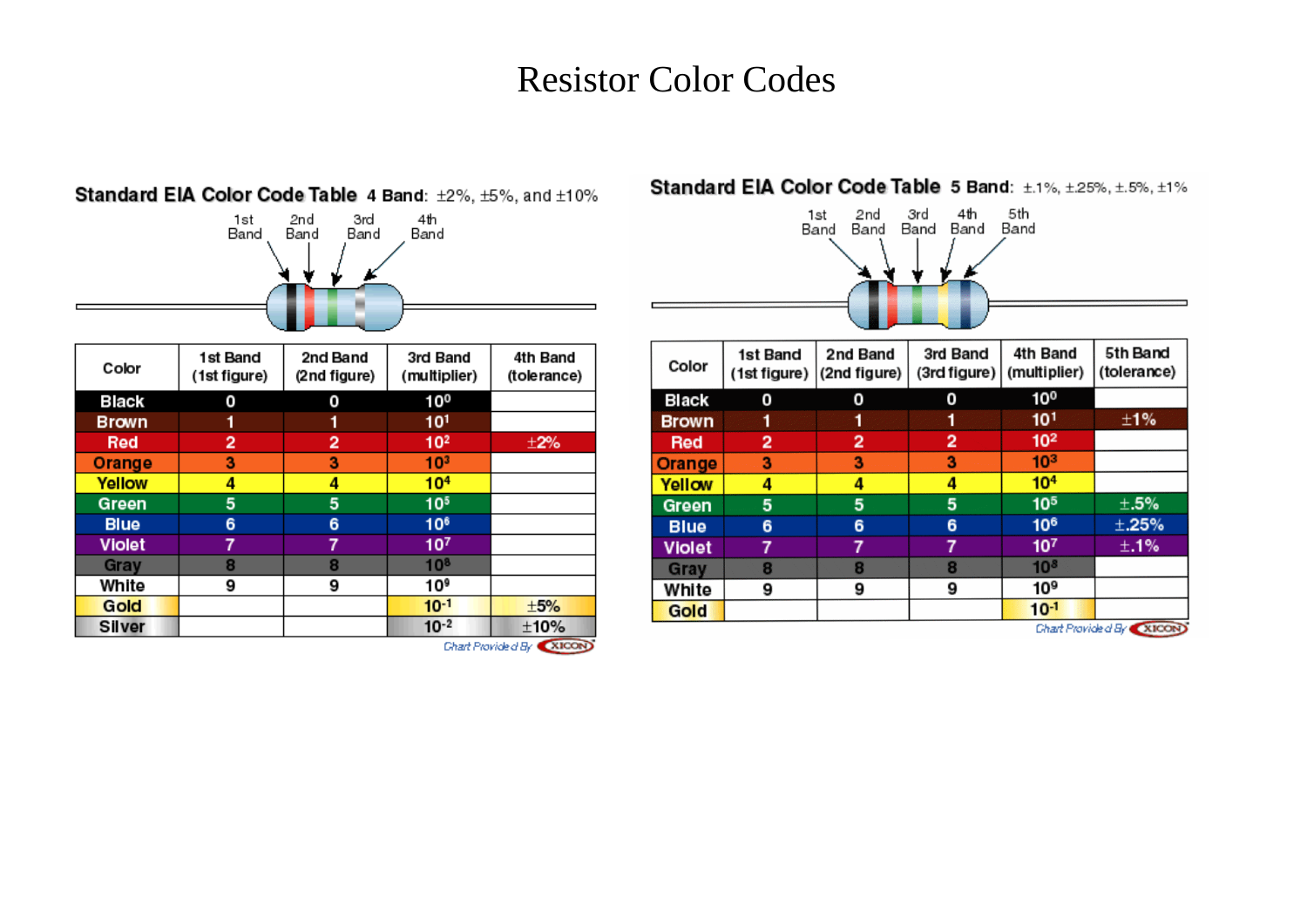## LED Information







## 3mm LEDs

| <b>Optical and Electronic Characteristics</b> |                             |        |                 |                              |      |                                  | <b>Max Continuous Preferred Value Series</b> |               |     |                            |                 |
|-----------------------------------------------|-----------------------------|--------|-----------------|------------------------------|------|----------------------------------|----------------------------------------------|---------------|-----|----------------------------|-----------------|
| <b>Size</b>                                   | <b>Viewing Angle Colour</b> |        | Lens            | <b>Wavelength, Chromatic</b> |      | IF Typical VF Typical IV Typical |                                              | <b>IF Max</b> |     | <b>Resistor (ohms) for</b> |                 |
| (mm)                                          | (Degrees)                   |        |                 | (nm), Co-ordinates           | (mA) | (V)                              | (mcd)                                        | (mA)          |     |                            | 5VDC 9VDC 12VDC |
| 3                                             | 45                          | Red    | <b>Diffused</b> | 650                          | 15   | 2.3                              | 40                                           | 15            | 180 | 470                        | 680             |
| 3                                             | 15                          | Red    | Waterclear      | 660                          | 20   | 1.8                              | 1500                                         | 30            | 160 | 360                        | 510             |
| 3                                             | 20                          | Red    | Waterclear      | 625                          | 20   | 2.0                              | 2100                                         | 50            | 150 | 360                        | 510             |
| 3                                             | 15                          | Red    | Waterclear      | 625                          | 20   | 2.1                              | 7000                                         | 30            | 150 | 360                        | 510             |
| 3                                             | 45                          | Orange | <b>Diffused</b> | 625                          | 20   | 1.9                              | 35                                           | 30            | 160 | 360                        | 510             |
| 3                                             | 50                          | Yellow | <b>Diffused</b> | 585                          | 20   | 2.1                              | 10                                           | 20            | 150 | 360                        | 510             |
| 3                                             | 20                          | Yellow | Waterclear      | 588                          | 20   | 2.0                              | 3000                                         | 50            | 150 | 360                        | 510             |
| 3                                             | 15                          | Yellow | Waterclear      | 588                          | 20   | 2.2                              | 6500                                         | 50            | 150 | 360                        | 510             |
| 3                                             | 50                          | Green  | <b>Diffused</b> | 573                          | 20   | 2.3                              | 40                                           | 20            | 130 | 330                        | 470             |
| 3                                             | 20                          | Green  | Waterclear      | 568                          | 20   | 2.1                              | 500                                          | 30            | 150 | 360                        | 510             |
| 3                                             | 20                          | Green  | Waterclear      | 520                          | 20   | 3.2                              | 6000                                         | 20            | 91  | 300                        | 470             |
| 3                                             | 15                          | Aqua   | Waterclear      | 505                          | 20   | 3.5                              | 4000                                         | 30            | 75  | 270                        | 430             |
| 3                                             | 15                          | Blue   | Waterclear      | 465                          | 20   | 3.3                              | 1500                                         | 20            | 82  | 300                        | 430             |
| 3                                             | 15                          | Blue   | Waterclear      | 470                          | 20   | 3.2                              | 3700                                         | 30            | 91  | 300                        | 430             |
| 3                                             | 15                          | White  | Waterclear      | 0.31/0.32                    | 20   | 3.2                              | 1000                                         | 20            | 91  | 300                        | 430             |
| 3                                             | 20                          | White  | Waterclear      | 0.31/0.32                    | 20   | 3.2                              | 5000                                         | 30            | 91  | 300                        | 430             |
| 3                                             | 15                          | White  | Waterclear      | $0.31/0.32*$                 | 25   | 3.4                              | 12000                                        | 25            | 62  | 220                        | 360             |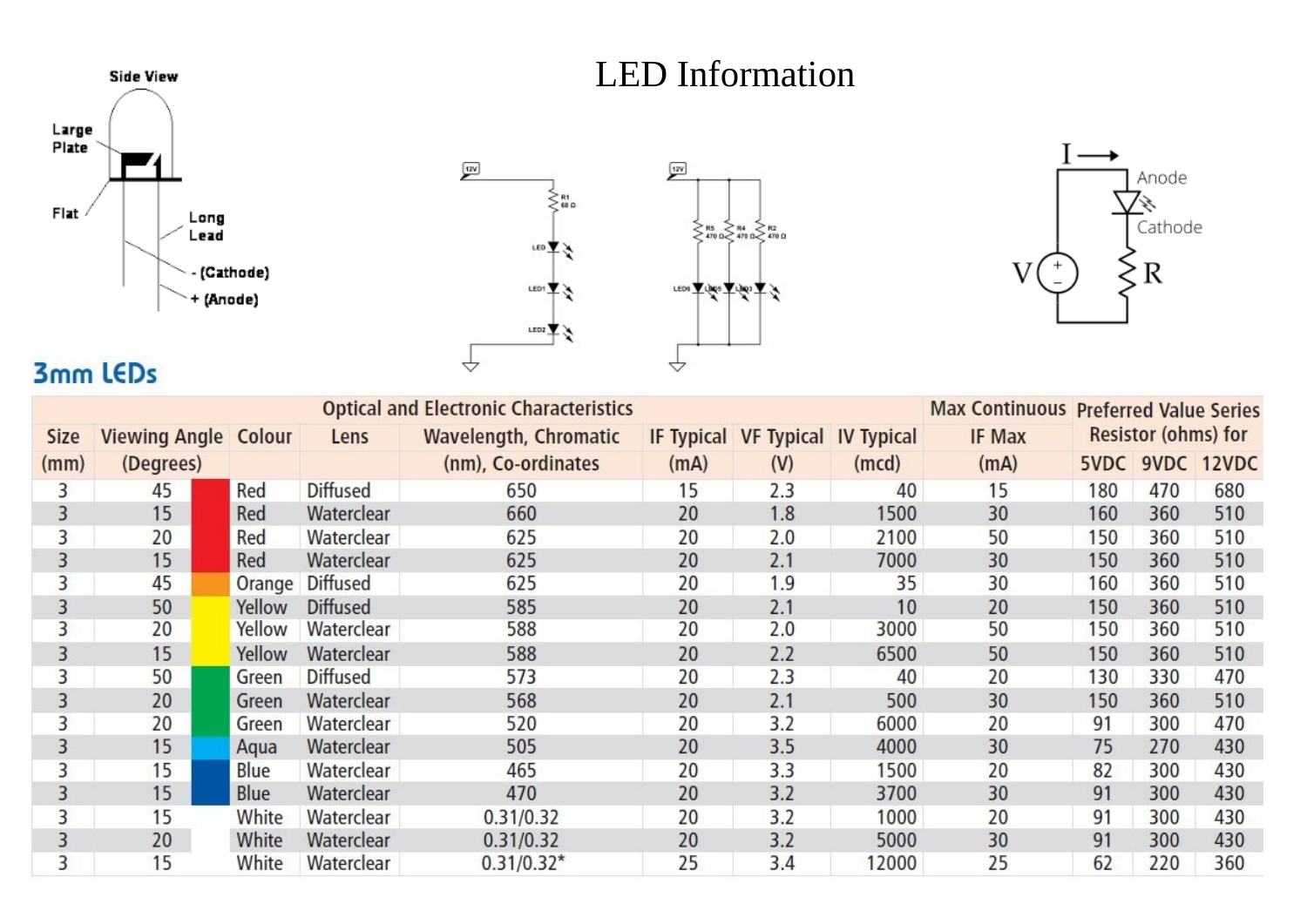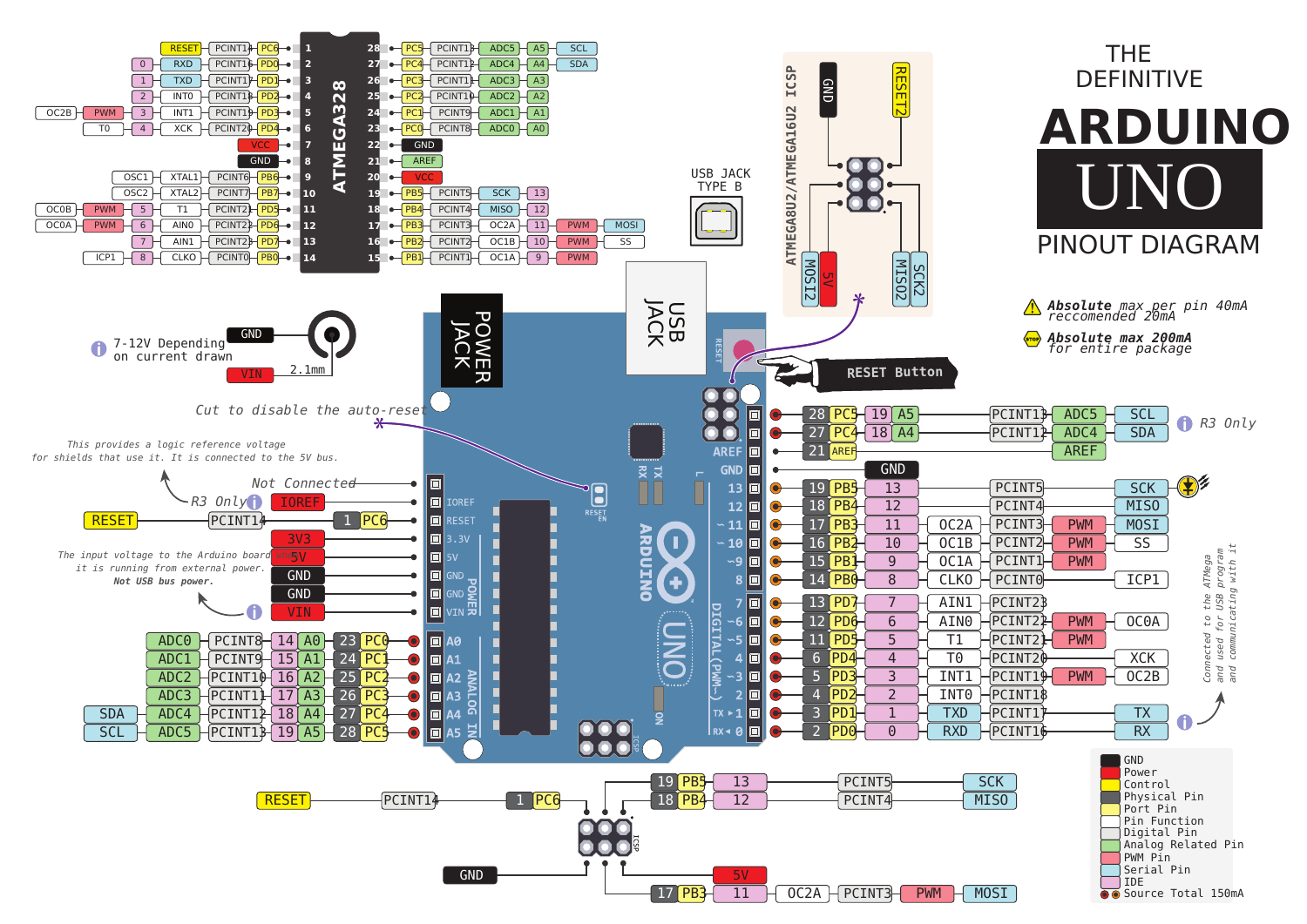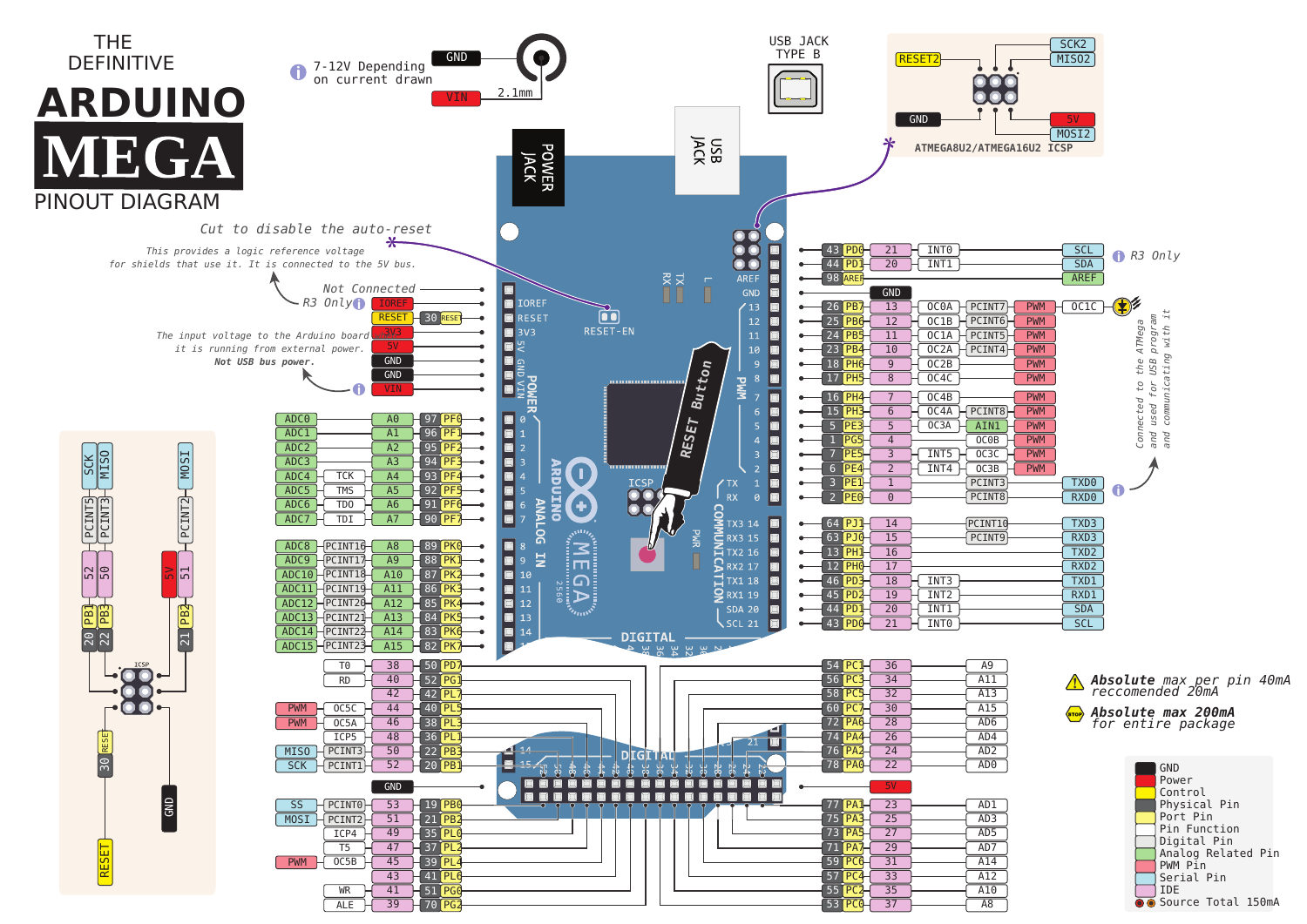

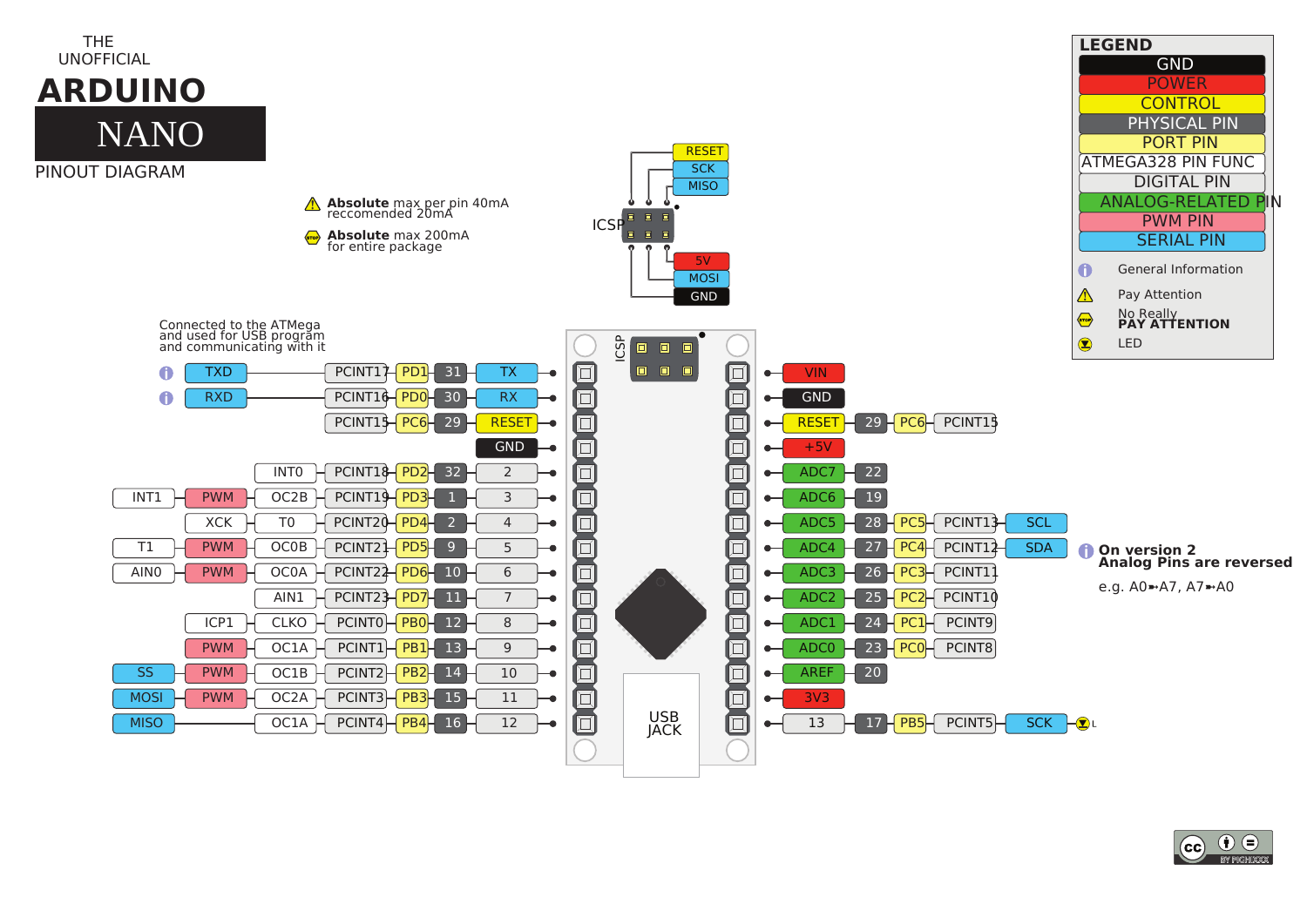